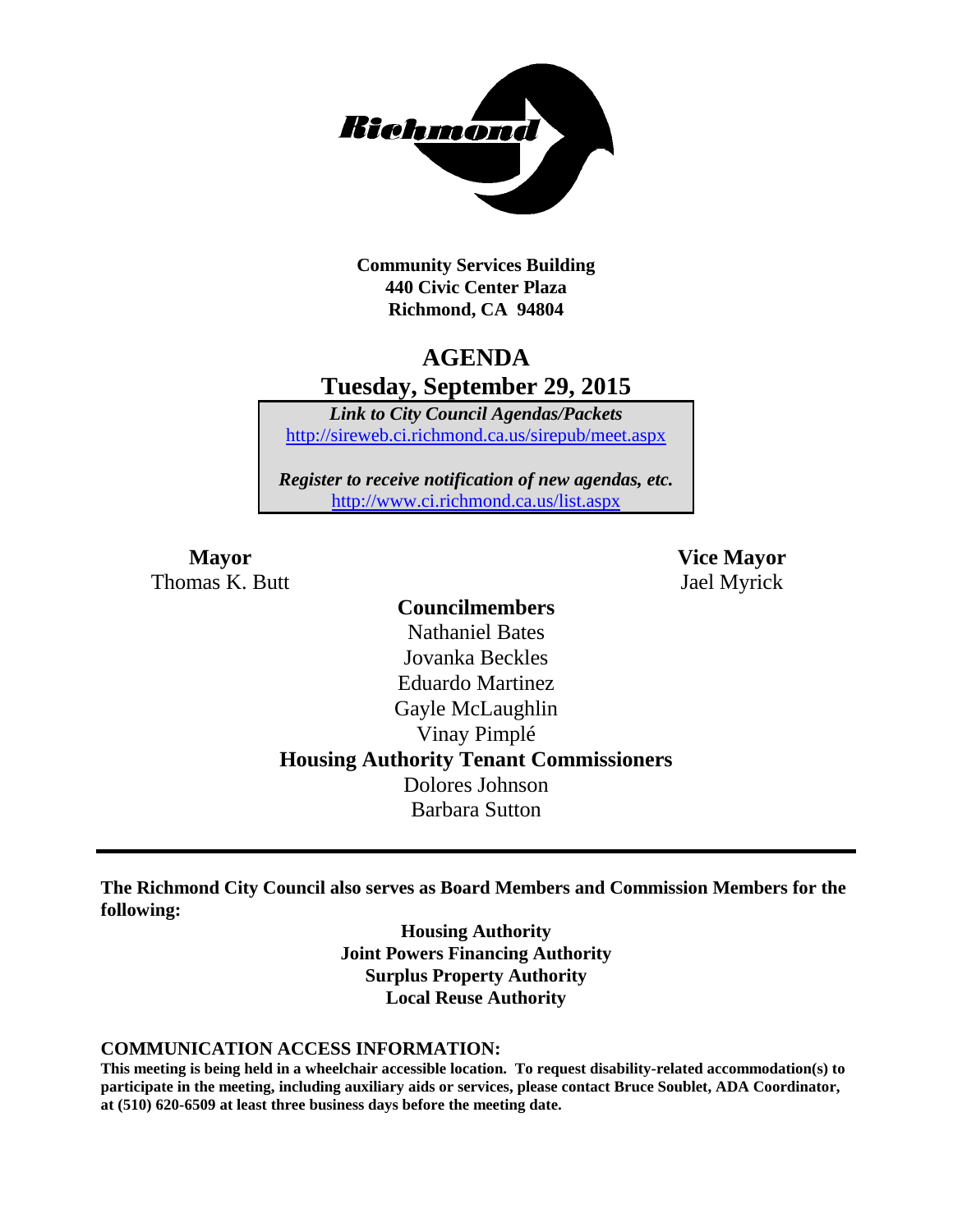# **MEETING PROCEDURES**

The City of Richmond encourages community participation at its City Council meetings and has established procedures that are intended to accommodate public input in a timely and time-sensitive way. As a courtesy to all members of the public who wish to participate in City Council meetings, please observe the following procedures:

**PUBLIC COMMENT ON AGENDA ITEMS:** Anyone who desires to address the City Council on items appearing on the agenda must complete and file a pink speaker's card with the City Clerk **prior** to the City Council's consideration of the item. Once the City Clerk has announced the item, no person shall be permitted to speak on the item other than those persons who have submitted their names to the City Clerk. Your name will be called when the item is announced for discussion. **Each speaker will be allowed TWO (2) MINUTES to address the City Council on NON-PUBLIC HEARING items listed on the agenda.**

**OPEN FORUM FOR PUBLIC COMMENT:** Individuals who would like to address the City Council on matters not listed on the agenda or on items remaining on the consent calendar may do so under Open Forum. All speakers must complete and file a pink speaker's card with the City Clerk **prior** to the commencement of Open Forum. The amount of time allotted to individual speakers shall be determined based on the number of persons requesting to speak during this item. **The time allocation for each speaker will be as follows:** 15 or fewer speakers, a maximum of 2 minutes; 16 to 24 speakers, a maximum of 1 and one-half minutes; and 25 or more speakers, a maximum of 1 minute.

#### **SPEAKERS ARE REQUESTED TO OCCUPY THE RESERVED SEATS IN THE FRONT ROW BEHIND THE SPEAKER'S PODIUM AS THEIR NAME IS ANNOUNCED BY THE CITY CLERK.**

**CONDUCT AT MEETINGS:** Richmond City Council meetings are limited public forums during which the City strives to provide an open, safe atmosphere and promote robust public debate. Members of the public, however, must comply with state law, as well as the City's laws and procedures and may not actually disrupt the orderly conduct of these meetings. The public, for example, may not shout or use amplifying devices, must submit comment cards and speak during their allotted time, may not create a physical disturbance, may not speak on matters unrelated to issues within the jurisdiction of the City Council or the agenda item at hand, and may not cause immediate threats to public safety.

**CITY HARASSMENT POLICY:** The City invites public comment and critique about its operations, including comment about the performance of its public officials and employees, at the public meetings of the City Council and boards and commissions. However, discriminatory or harassing comments about or in the presence of City employees, even comments by third parties, may create a hostile work environment, if severe or pervasive. The City prohibits harassment against an applicant, employee, or contractor on the basis of race, religious creed, color, national origin, ancestry, physical disability, medical condition, mental disability, marital status, sex (including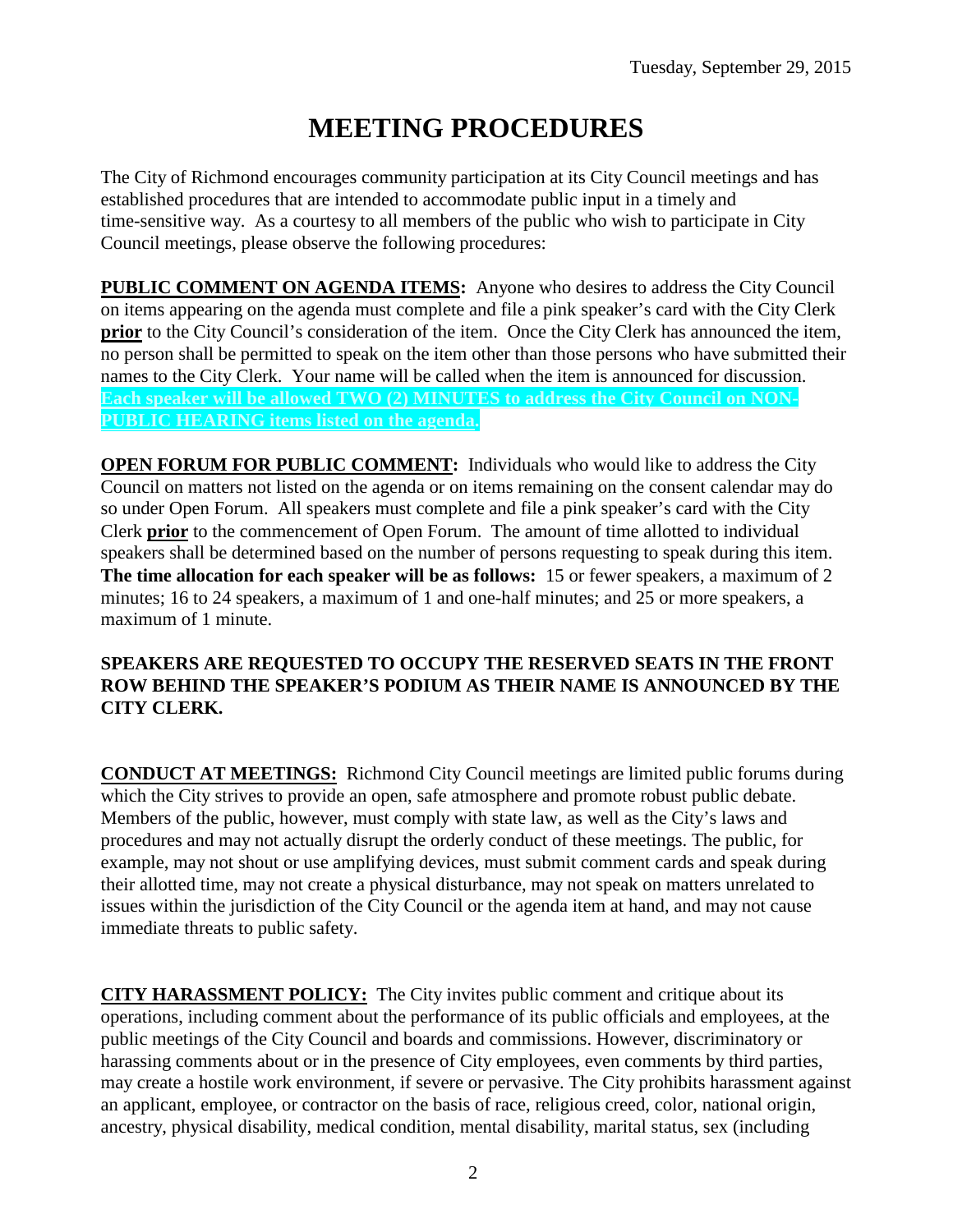pregnancy, childbirth, and related medical conditions), sexual orientation, gender identity, age or veteran status, or any other characteristic protected by federal, state or local law. In order to acknowledge the public's right to comment on City operations at public meetings, which could include comments that violate the City's harassment policy if such comments do not cause an actual disruption under the Council Rules and Procedures, while taking reasonable steps to protect City employees from discrimination and harassment, City Boards and Commissions shall adhere to the following procedures. If any person makes a harassing remark at a public meeting that violates the above City policy prohibiting harassment, the presiding officer of the meeting may, at the conclusion of the speaker's remarks and allotted time: (a) remind the public that the City's Policy Regarding Harassment of its Employees is contained in the written posted agenda; and (b) state that comments in violation of City policy are not condoned by the City and will play no role in City decisions. If any person makes a harassing remark at a public meeting that violates the above City policy, any City employee in the room who is offended by remarks violating the City's policy is excused from attendance at the meeting. No City employee is compelled to remain in attendance where it appears likely that speakers will make further harassing comments. If an employee leaves a City meeting for this reason, the presiding officer may send a designee to notify any offended employee who has left the meeting when those comments are likely concluded so that the employee may return to the meeting. The presiding officer may remind an employee or any council or board or commission member that he or she may leave the meeting if a remark violating the City's harassment policy is made. These procedures supplement the Council Rules and Procedures relating to disruption of orderly conduct at Council meetings.

Any law enforcement officer on duty or whose service is commanded by the presiding officer shall be Sergeant-at-Arms of the Council meetings. He/she, or they, shall carry out all orders and instructions given by the presiding officer for the purpose of maintaining order and decorum at the Council meetings (City Council Rules of Procedure and Order Section III F, RMC Section 2.12.030).

**\*\*\*\*\*\*\*\*\*\*\*\*\*\*\*\*\*\*\*\*\*\*\*\*\*\*\*\*\*\*\*\*\*\*\*\*\*\*\*\*\*\*\*\*\*\*\*\*\*\*\*\*\*\*\*\*\*\***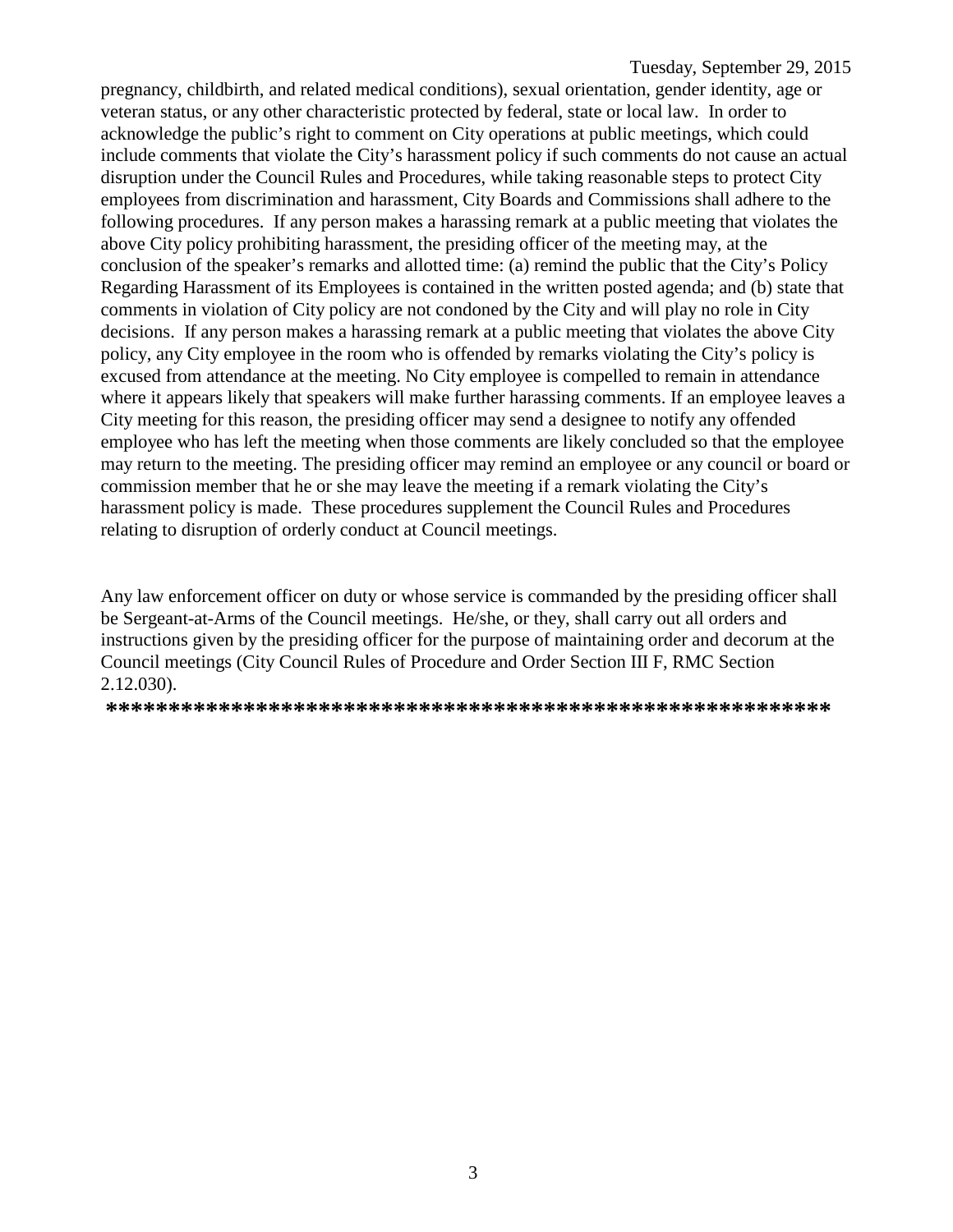## **OPEN SESSION TO HEAR PUBLIC COMMENT ON CLOSED SESSION ITEMS**

5:00 p.m.

- **A. ROLL CALL**
- **B. PUBLIC COMMENT**

#### **C. ADJOURN TO CLOSED SESSION**

### **CLOSED SESSION**

Shimada Room of the Community Services Building

#### **A. SUCCESSOR AGENCY**

#### **A-1.** CONFERENCE WITH REAL PROPERTY NEGOTIATOR (Government Code Section 54956.8):

Property: Richmond BART Transit Village (east side) Agency negotiators: Bill Lindsay and Chad Smalley Negotiating parties: Pacific West Communities, LLC Under negotiation: Price and terms of payment

#### **B. CITY COUNCIL**

**B-1.** PUBLIC EMPLOYEE PERFORMANCE EVALUATION (Government Code Section 54957.6):

Title: City Manager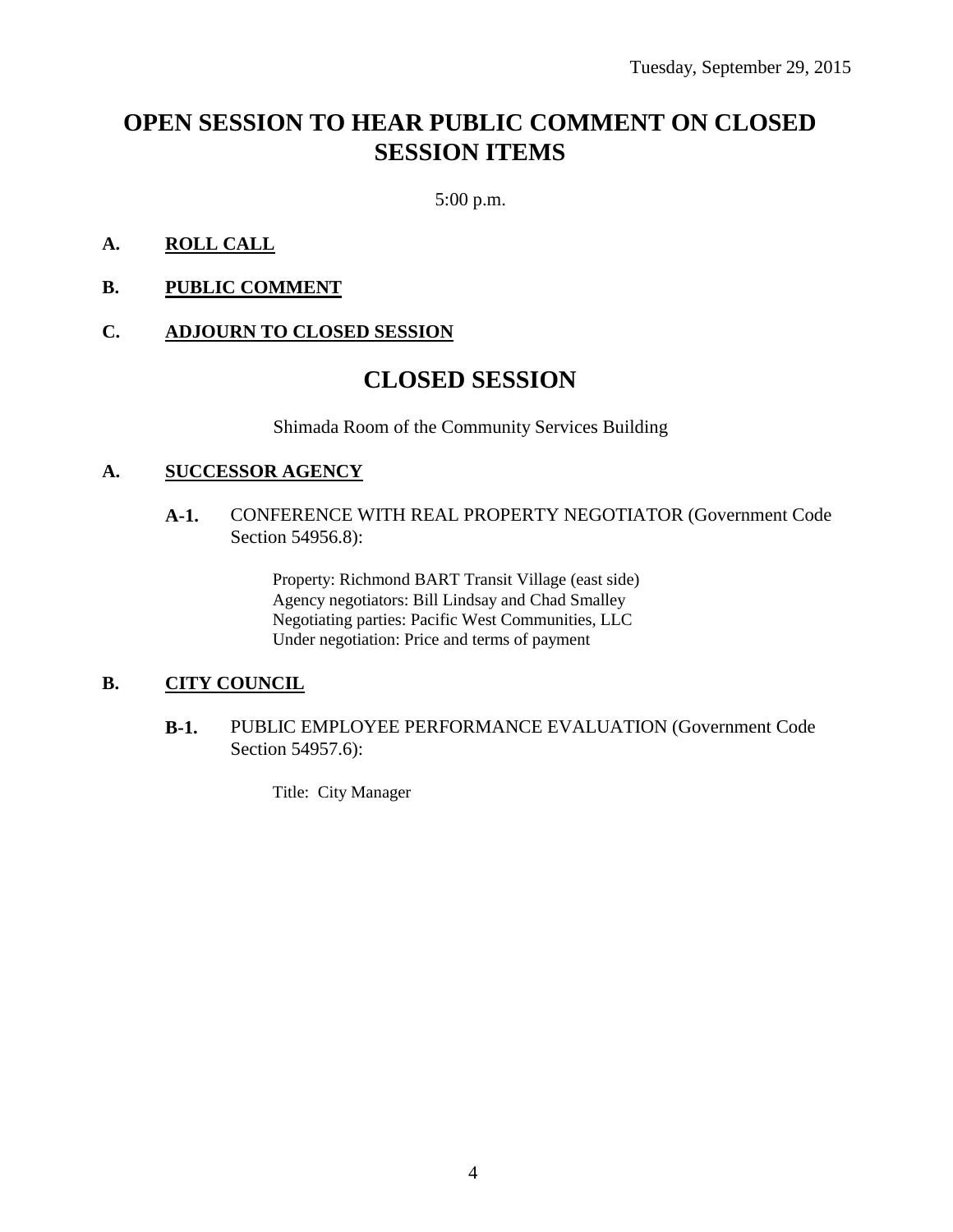## **REGULAR MEETING OF THE RICHMOND CITY COUNCIL**

6:30 p.m.

#### **A. PLEDGE TO THE FLAG**

- **B. ROLL CALL**
- **C. STATEMENT OF CONFLICT OF INTEREST**
- **D. AGENDA REVIEW**

#### **E. PRESENTATIONS, PROCLAMATIONS, AND COMMENDATIONS**

- **E-1.** PROCLAMATION honoring twelve-year-old Naja Jwahir Ji Jaga for overcoming injury to qualify as a medalist during the 2015 Amateur Athletic Union Junior Olympic Track and Field Championships - Mayor Tom Butt (620- 6503).
- **E-2.** PROCLAMATION recognizing October 4, 2015, to October 10, 2015, as Fire Prevention Week in the City of Richmond - Mayor Tom Butt (620-6503) and Fire Department (Chief Adrian Sheppard 307-8041).
- **E-3.** PROCLAMATION recognizing National Latino Heritage Month from September 15, 2015, through October 15, 2015 - Councilmembers Jovanka Beckles (620-6568) and Eduardo Martinez (620-6593).

#### **F. REPORT FROM THE CITY ATTORNEY OF FINAL DECISIONS MADE DURING CLOSED SESSION**

#### **G. REPORT FROM THE CITY MANAGER**

#### **H. OPEN FORUM FOR PUBLIC COMMENT**

#### **I. STUDY SESSION/STUDY AND ACTION SESSION**

- **I-1.** RECEIVE a presentation to review policy initiatives to improve the availability, quality and development of affordable housing, from Mayor Tom Butt and local experts in affordable housing development - Mayor Tom Butt (620-6503).
- **I-2. NOT PRIOR TO 7:30 P.M.** DISCUSS specific policy options pertaining to the Richmond Promise and PROVIDE direction to staff - City Manager's Office (Bill Lindsay 620-6512).